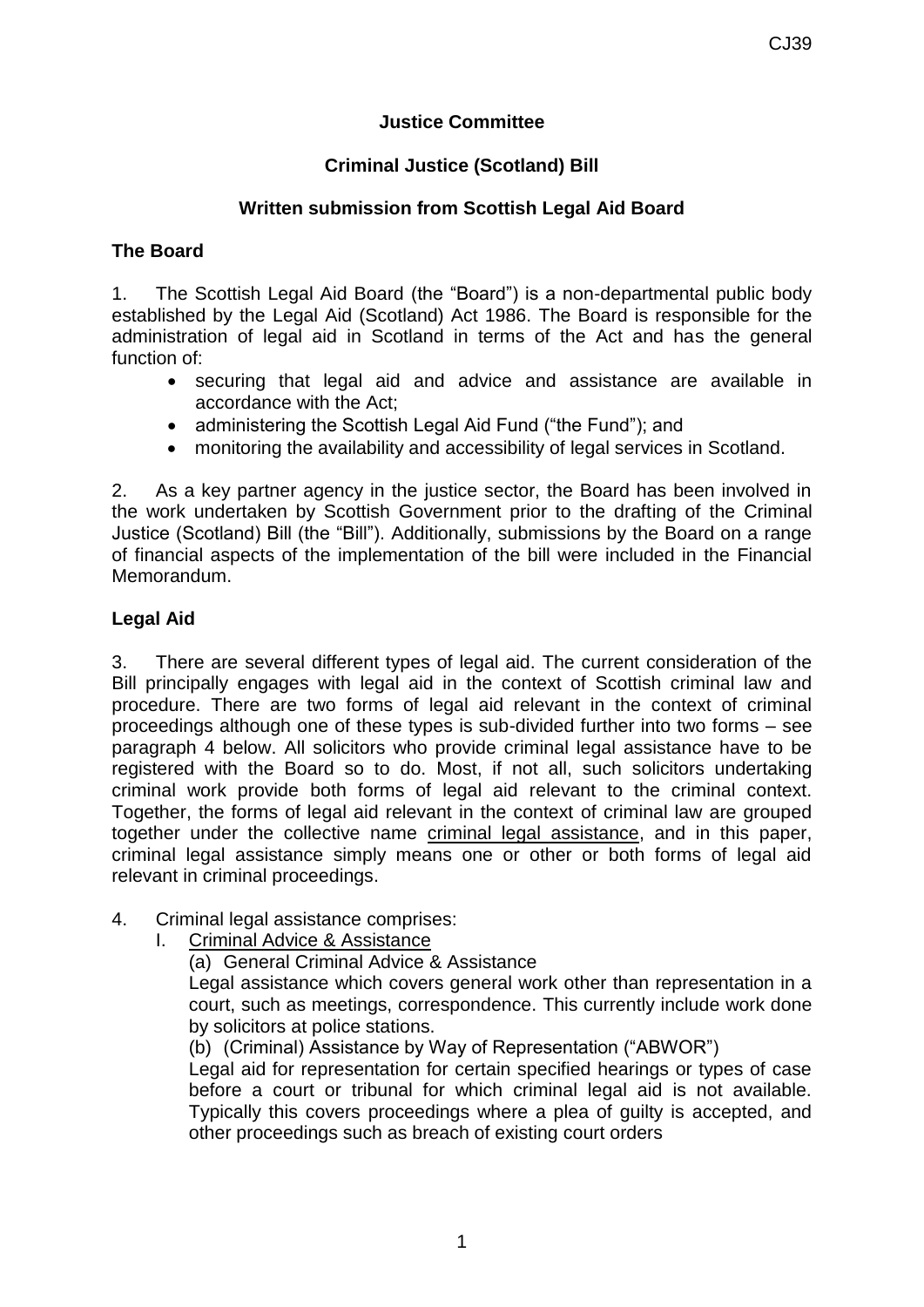# II. Criminal Legal Aid

The main form of legal aid for representation before a court. This form applies where an accused pleads not guilty, whether or not there is then a change of plea. There are different arrangements for summary criminal legal aid and solemn criminal legal aid.

#### **Availability of Advice at Police Stations**

5. The Board has a statutory obligation to ensure that suspects detained under s14 of the Criminal Procedure (Scotland) Act have access to a solicitor. For this purpose, the Board operates the 24/7 Solicitor Contact Line ("SCL") which is a onestop point of contact for all police stations in Scotland. If the suspect has their own solicitor, the SCL notify the solicitor that advice is needed. If that solicitor is unavailable or the suspect does not have their own solicitor, the SCL solicitor can provide advice by telephone. This ensures that a suspect can receive advice quickly and effectively. If an attendance by a solicitor in person is required, the Board operates a duty solicitor scheme. The solicitors attending can be solicitors from the SCL, the Public Defence Solicitors' Office or private solicitors.

# **RESPONSE TO THE CALL FOR EVIDENCE**

6. The Board proposes to follow the suggestion of structuring the response in accordance with themes suggested in the call.

#### **A Police Powers and Rights of Suspects**

#### Part 1 Chapter 1 - Arrest

7. The Board recognises that the Bill adds to the provisions applying to persons suspected of involvement in crime, and their rights. It is anticipated that the changes will now lead to an increase in those seeking police station advice, given that arrest will not just apply to suspected crimes punishable by imprisonment as detention does now.

8. With the right to solicitor consultation being extended by Section  $36^1$ , and the right to have a solicitor present at interview (Section  $24^2$ ) there will be a significant increase in recourse to solicitors. In relation to Section 24 it is not clear that the natural meaning of the phraseology used in the Bill of "having a solicitor present" includes solicitor participation by video. Lord Carloway<sup>3</sup> recognises that in many situations a video-based link will be as effective as physical presence. If there is no ability to have solicitor participation by video, this may create significant logistical and cost challenges especially in more rural areas. In that connection, the Bill could facilitate further recourse to video technology, beyond that provided for in the context of courts in Section 86 (and see separate remarks in connection with that section below).

-

 $1$  In terms of the Bill the right will become the right of any person in custody to consult with a solicitor. Currently this is restricted to those in custody who are interviewed or to be interviewed.<br><sup>2</sup> In terms of the Pill the right will become the right to presence of a solicitor at interview

In terms of the Bill the right will become the right to presence of a solicitor at interview whether in custody, or voluntarily attending a police station or another place. Currently this is restricted to those in custody.<br> $3.0164.40$ 

At 6.1.40 of his Review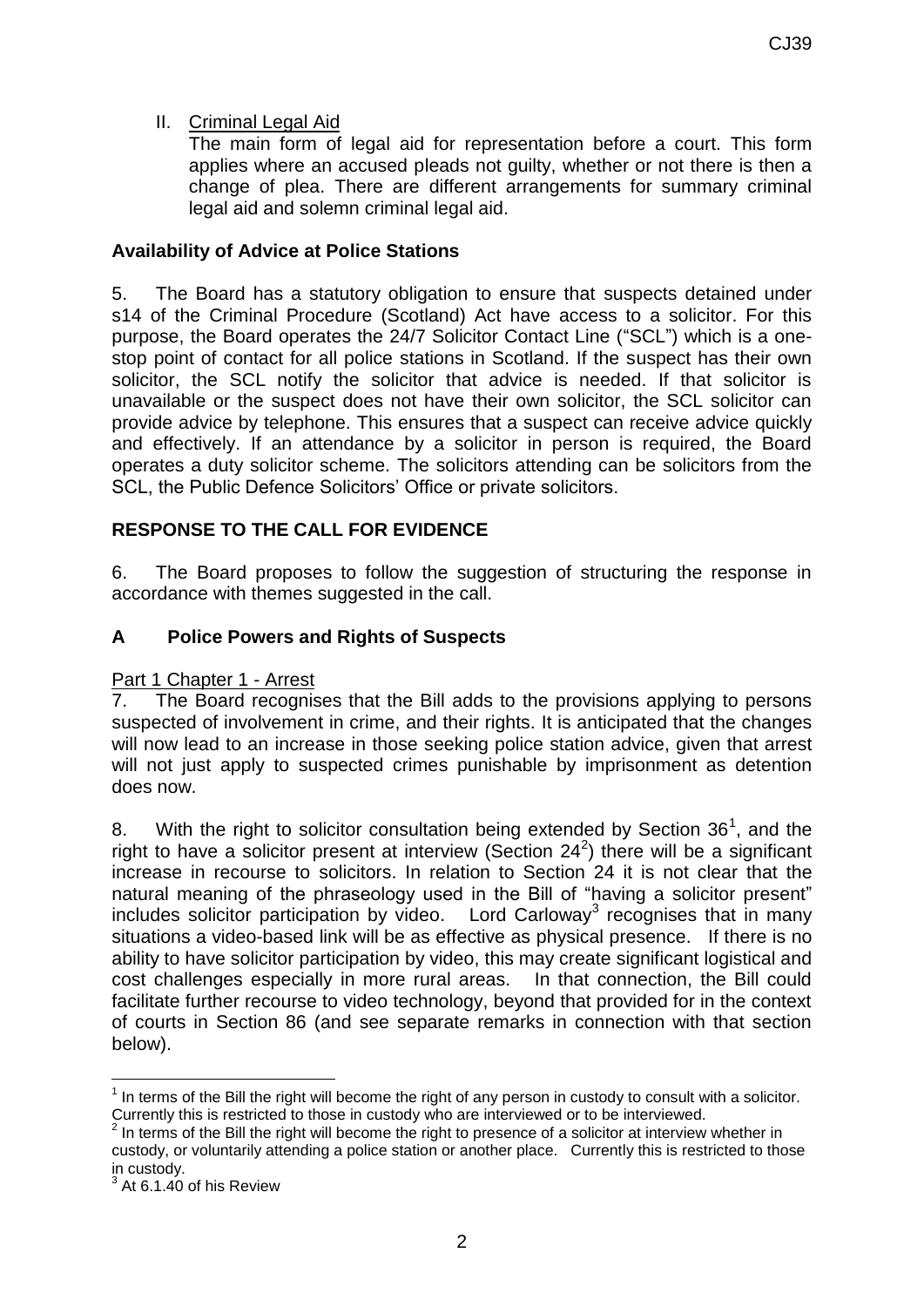9. As well as the frequency of solicitor involvement at police stations increasing (per observations at paragraph 8 above), it is also likely that the duration of such involvement will increase in line with the need for the police to give more information<sup>4</sup>. Under the current law only very basic information need be provided. Under the Directive the phrase "all the information on the accusation necessary to enable them to prepare their defence and to safeguard the fairness of the proceedings" is used and this information requirement is likely to increase the scope of information given by the police, and the subsequent consideration by the suspect with their solicitor.

10. The Board, as the body responsible for ensuring that legal advice is available to suspects in police stations, and as administrators of the public funding of legal advice, assistance and representation, anticipates that the general effect of such further provision will be to increase the cost of legal services as a result of increased recourse by suspects to legal advice and assistance. However, these services can be delivered in different ways. We are working with the Scottish Government on how these services could best be delivered. For example, the current model of the SCL and duty solicitor provision could be expanded. Solicitors could be located in busy police stations to provide advice. The current system operates well and is highly regarded by Police Scotland and many solicitors within the legal profession. It ensures that advice is given quickly and effectively to suspects.

11. Much of this work will be covered under arrangements that can be made under the existing regime for criminal Advice & Assistance, which is essentially a timebased charging system. However, increases in frequency and duration of the involvement of solicitors at police stations both drive time-based charges up. Further comment on the changes to legal aid structures are made under our comments on Part 1, Chapter 2.

#### Part 1 Chapter 2 - Custody

-

12. Investigative liberation, police liberation and questioning are all areas that will challenge the existing arrangements for criminal legal assistance as well as give rise to increased costs for the Fund, particularly through the increase in solicitor police station work. The Financial Memorandum for the Bill contains estimated figures based on the current legal aid structures, but any projections are open to substantial variation.

13. While the ability to seek a review of a police bail condition to the Sheriff is an entirely new and welcome step, it can be predicted with some certainty that this will occur often in situations involving allegations of domestic violence and the resulting legal work may be significant.

14. The new regime will see an increase in both non-court advice and assistance, and court representation for hearings in relation to the various applications that can be made to court<sup>5</sup>, and for which there is currently no real parallel. It is not just an

<sup>&</sup>lt;sup>4</sup> Section 5(3)bases further information requirements on Articles 3 and 4 of Directive 2012/13/EU of the European Parliament and of the Council on the right to information in criminal proceedings  $5$  E.g. Application to the sheriff to review conditions of release under Section 17 or application to

the sheriff for review of conditions of an undertaking under Section 22, etc.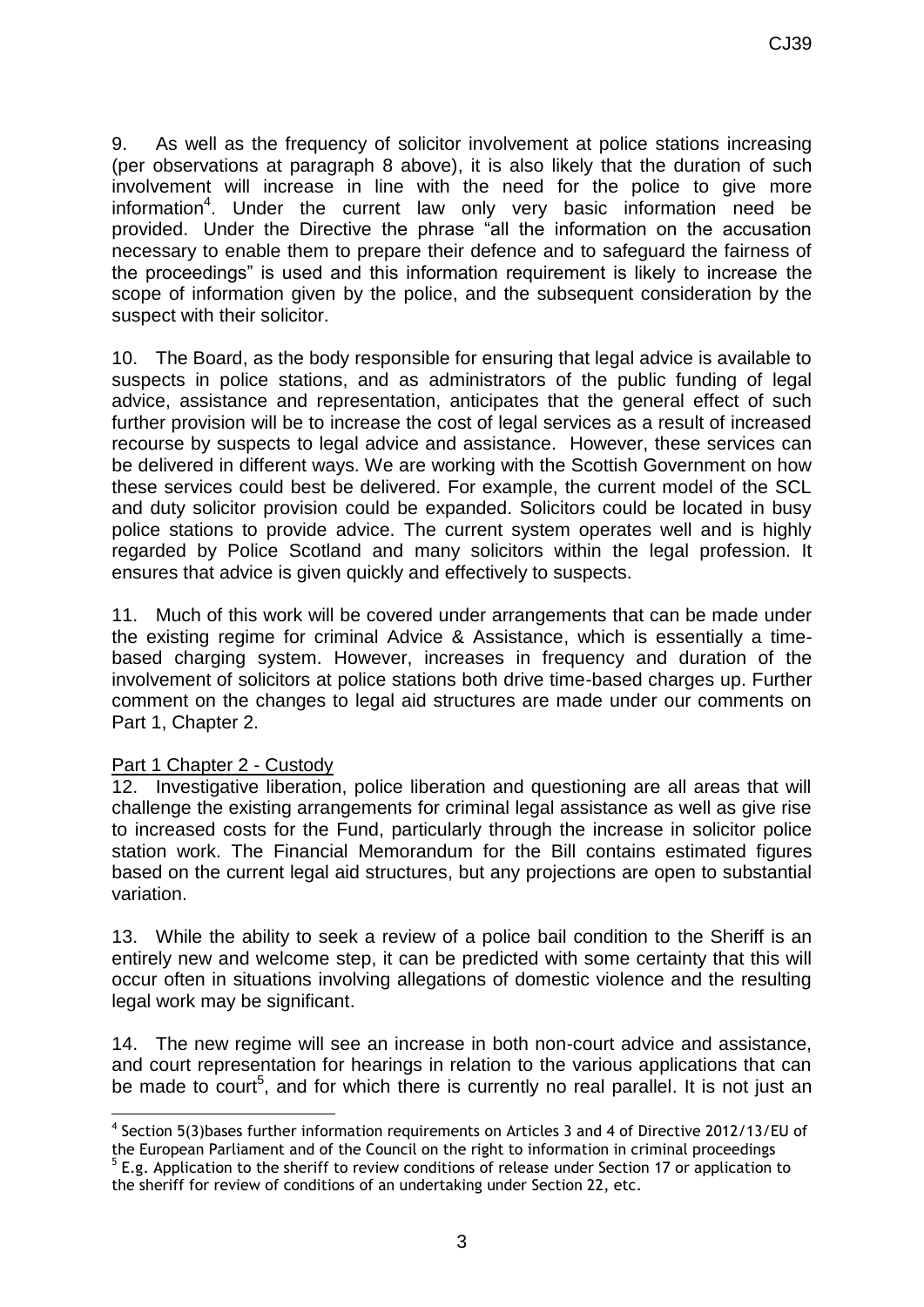issue, consequently, of scaling-up existing provision and costs. There will be completely new processes, and the possibility that the processes could occur more than once during a case. In turn, there may be significant cost ramifications. There may be a significant benefit from looking at overall restructuring of criminal legal assistance, and further remarks are made below.

15. As far as the legal aid mechanisms to deal with the changes are concerned "bolt-on" solutions, whilst simplest to articulate, may not be the best approach in the long term, and indeed are likely to be costly. Such bolt-on solutions might include providing for additional Advice & Assistance and additional criminal ABWOR (in relation to court hearings). A more considered approach may be for the Scottish Government to consider this as an opportunity for substantial simplification of criminal legal assistance, recognising that in essence the processes for which legal aid needs to be available start with the first involvement with the police at the police station, rather than the current system which although making some provision for preliminary processes, is based on the later service of prosecution papers as the procedural trigger for legal aid, and the subsequent court procedures. This would require primary legislative change.

16. The Board is of the clear view that a range procedures under the current heading/theme of "Custody" are susceptible to increased use of both (a) electronic communications to produce time, resource and cost efficiencies for such processes as would previously have been susceptible to paper-based steps, and (b) to videotechnology for processes for which face to face meetings or court attendances might have previously been appropriate.

17. In addition, based on our experience of arranging legal advice and representation under the current system, the 12 hour maximum custody period envisaged by Section 11 may be very challenging in some cases, especially having regard to the geography of Scotland and practical difficulties such as bad weather and the availability of solicitors.

#### Part 1 Chapters 3 & 4 - Rights of suspects, etc.

18. In relation to police procedures *quoad* children and vulnerable adults, the safeguards need to be robust. Normally face to face interviews would be indicated where a child is involved, but especially in rural situations, it may be that provision for being able to facilitate interview by video would be useful as a failsafe.

19. We note that the safeguard provisions relating to waiver of the right to have a solicitor present at interview (other than those relating to those under 16) appear to be restricted to mental disorder and do not cover the position of poor literacy, other limitations on capacity or the fact that the accused does not speak English at all. We also note that in contrast with the position in England & Wales where a different approach is taken, and Code C of  $PACE<sup>6</sup>$  applies, the suggestion from the Bill<sup>7</sup> is that it is left, ultimately, to the decision of a police constable whether the person understands, and if they are over 18, whether the person has a mental disorder or

<sup>-</sup> $^6$  Police and Criminal Evidence Act 1984 which applies to England & Wales

 $<sup>7</sup>$  Section 25</sup>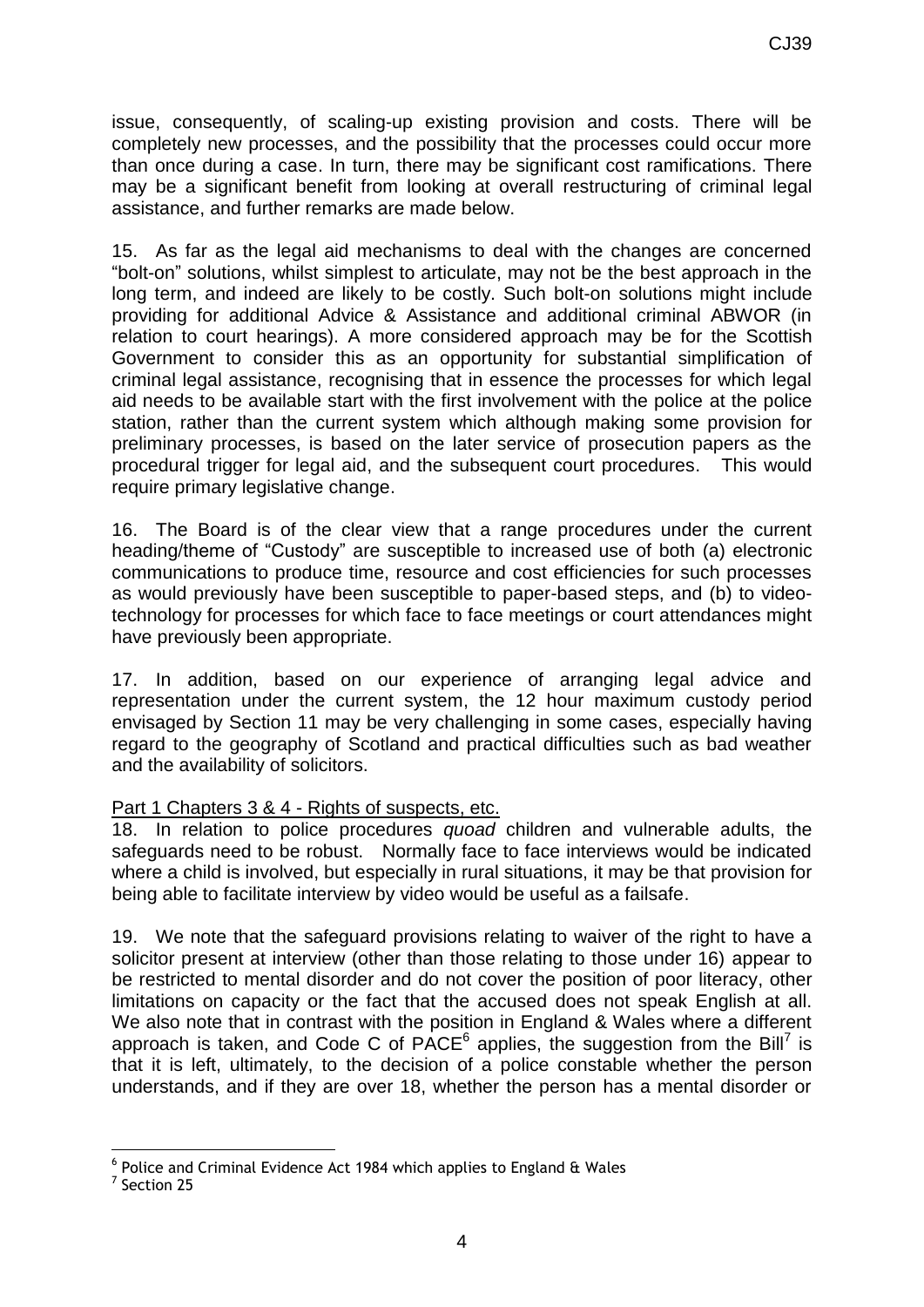not. This leaves the matter open to challenge and risks failing to achieve the ECHR test of effective participation. Under Code C of PACE the position is that:

- 1.4 If an officer has any suspicion, or is told in good faith, that a person of any age may be mentally disordered, or otherwise mentally vulnerable, in the absence of clear evidence to the contrary to dispel that suspicion, the person shall be treated as such for the purposes of this Code.
- 1.6 If a person appears to be blind, seriously visually impaired, deaf, unable to read or speak or has difficulty orally because of a speech impediment, they shall be treated as such for the purposes of this Code in the absence or clear evidence to the contrary*.*

20. The PACE provisions go a significant way to reduce the risk of the vulnerable suspect being interviewed without a solicitor and the Bill may be an opportunity for the position in Scotland to be put on the same footing. While it sets the bar higher for the police, it is more likely to ensure that proper regard is given to vulnerabilities which may not necessarily present easily for assessment by a police constable. It also reduces the risk of difficulty for the suspect or their solicitor where there is information as to mental disorder (or other vulnerability) but the police may not have given appropriate cognisance to it. Adopting the PACE provisions in this area would also reduce the risk of challenges to the admissibility of the interview on the grounds of fairness

#### **B Corroboration, admissibility of statements and related reforms**

21. We have no submission to make in respect of this part of the Bill. The Board have provided estimates of what increased costs might look like, wholly based on views from the Crown, as to what increased levels of prosecutions might be. Expenditure in this regard will be directly driven by prosecution policy.

#### **C Court Procedures and Video usage**

22. As the Financial Memorandum relates, there will be increased costs of the front end procedure in solemn cases, but these could be at least partially controlled by the use of an inclusive fee (as opposed to time and line fees) for the work. The emphasis on front end work is designed to create efficiencies in terms of whether and how later procedure takes place, and there should be savings in that respect, but these are difficult to predict.

23. The Board considers that the use of electronic communication and video and/or telephone conferencing should be encouraged and that this would be assisted if a statutory footing was given to the option for use of video or telephone conferencing for all hearings or proceedings susceptible thereto, so as to enable and encourage the use of such facilities where ever possible, and to help achieve the attendant cost effectiveness. Section 86 (see below) addresses participation of a detained person in a specified hearing, but the use of video for other participants, beyond those who are detained, merits wider provision in the Bill.

#### Part 6 Section 86 - Live Television Link

24. The proposed arrangements to introduce an optional pre-hearing to clear the use of video before the substantive hearing threatens to make the system less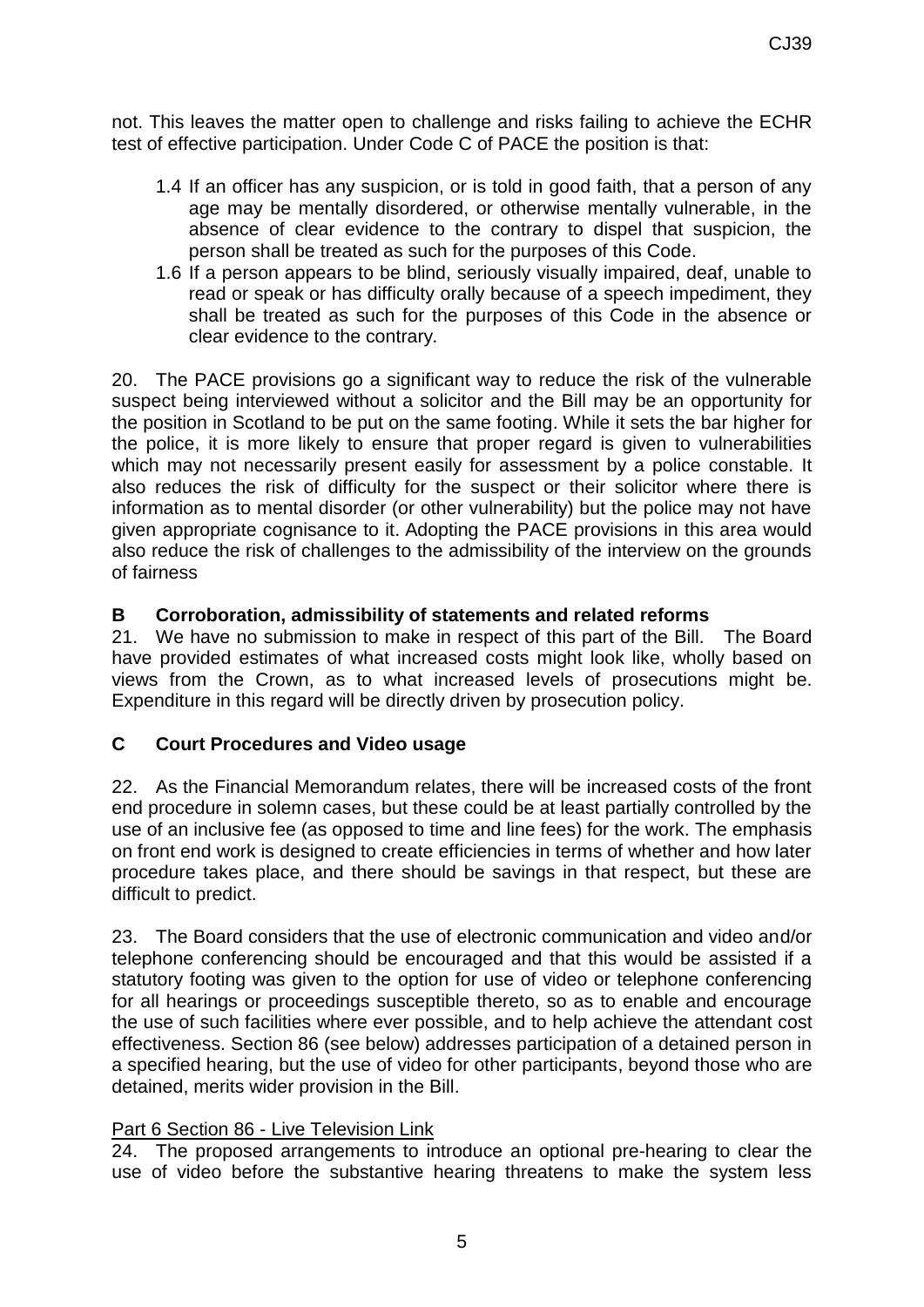efficient rather than more. There are currently court cases involving detained persons being heard via video in Scotland that do not have the formality of such a pre-hearing in place, but nonetheless proceed effectively and efficiently. Additionally, other jurisdictions across Europe use video in an increasing number of cases without the need for such a hearing.

25. There is also good reason to make the provisions for use of the technology more permissive to as to encourage, as well as permit, wider use. In order to ensure that the introduction of new technology brings the foreseen benefits, but at the same time safeguards the accused' rights, a more permissive wording for the (new) Section 288H(1) would be:

"The court may, on application to it by any of the parties to the case or *ex propio motu*, determine that arrangement be made whereby any due participation, at any diet, hearing or examination of an accused who is a person detained in any place in Scotland is through a live television link from that place, the accused not being brought to the court-room."

26. The (new) sub-section 228(2) would be retained, but sub-section 288H(3) could be removed as unnecessary.

27. It is also felt that the Bill should go further in the development of the potential for the use of television links and digital technology and the benefits and costs savings this will bring in the longer term. By enabling the use of such technology now, further opportunities can be explored within the justice community, including the legal profession.

28. Further use of video would be the giving of evidence in some diets, particularly more formal or uncontroversial evidence, or evidence which is in short compass. Police evidence particularly could be susceptible to such treatment in a number of situations, and the efficiencies and resource advantages achievable by not having officers attend court are very significant. There are already precedents for the taking evidence from child and vulnerable witnesses as well as some witnesses outside Scotland, and nothing from that experience suggests that more extended use of video is anything other than advantageous. The procedural model given by Section 86 (and the new Section 288H of the 1995 Act) could fairly simply be applied to be available to the court for such hearings or in such circumstances as the court considers appropriate *ex proprio motu* or on application of a party to the case.

29. In relation to further use of digital technology the critical areas are in the permissions to serve and present necessary and important documentation digitally and to ensure that digital signatures are permissible.

#### **D Appeals, Sentencing & Aggravations**

30. The Board have no submissions to make in relation to these provisions of the Bill other than to record formally that the provisions of the Bill by increasing efficiencies and sifting out poor appeals should result in a concomitant saving on the Fund.